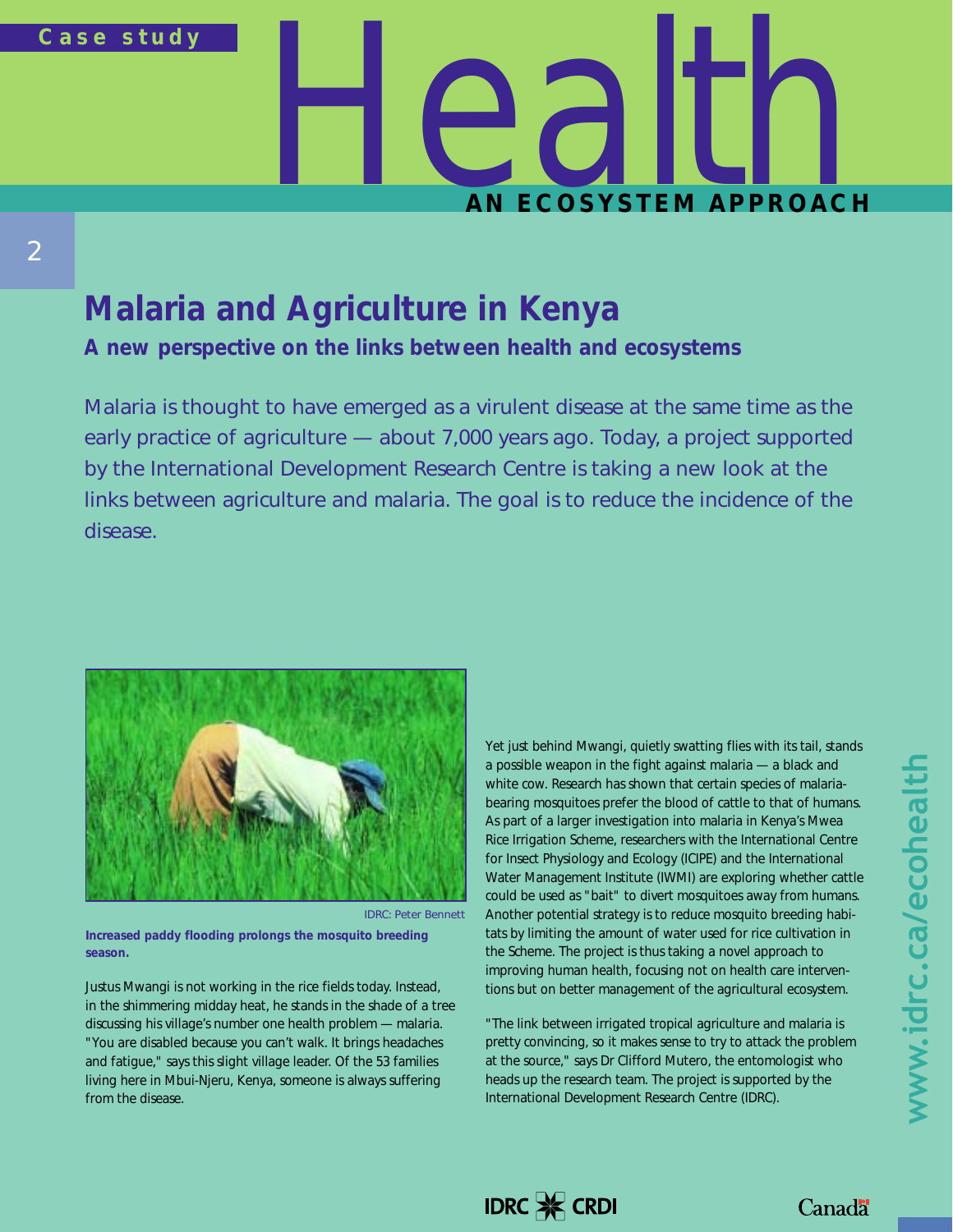

IDRC: Peter Bennett

**Through local research assistants, the project learns about community needs.**

#### **Colonial relics and malaria**

The Mwea Rice Irrigation Scheme began as an internment camp for Mau Mau fighters rebelling against British colonial rule. This history has cast long shadows.

Many restrictive practices in the Scheme date from its origins. The farmers do not have land tenure, for instance, and live in tightly packed villages. Until recently, the government's National Irrigation Board (NIB) strictly regulated all aspects of rice cultivation — planting, harvesting, milling, and marketing. The NIB also provided all the agricultural inputs, which the farmers paid for with market earnings. Although they produce close to 80 percent of the rice consumed in Kenya, the farmers live in poverty.

"It's a life that does not give you any dignity," says Charity Kabutha, a sociologist who guided the project's participatory research. Women, in particular, reported many social problems in the communities. The seasonality of the work, plus the lump sum payments given to farmers, lead to periods of idleness when money is in hand. Moreover, the relatively recent settlement of the villages means there is little social cohesion. Kabutha says that these factors and the overriding poverty may contribute to the high rates of alcoholism and domestic violence in the Scheme.

In the late 1990s, violent clashes erupted between farmers and the NIB over the Scheme's undemocratic structure. The farmers subsequently formed a cooperative to take over many of the NIB's management functions. But while farmers have assumed greater control, the resulting changes could increase malaria.

"When the government was in charge, the schedule for rice cultivation was very well defined," says Dr Mutero. "It was much easier to know the exact time for interventions to protect people against mosquitoes." Farmers now plant rice whenever they want. There are consequently submerged paddies year-round, prolonging the mosquito breeding season.

Driving along the rough, dusty roads of the Scheme, Dr Mutero also points out "informal" cultivation of rice. Some farmers have diverted water and are growing rice on land that could be used for grazing cattle. Malaria transmission could increase if the cattle population was to drop.

Unfortunately, the farmers' cooperative has neither the resources nor the capacity to undertake all the work required to run the Scheme effectively. "The farmers are rebelling against a system but they haven't found a better one," says Charity Kabutha. "It's an institutional setup gone awry."

# **Labour camp origins**

Efforts to grow irrigated rice in Mwea, located about 100 kilometres northeast of Nairobi, began under British colonial rule. But it was not until the British turned the area into a detention camp for captured Mau Mau fighters in the 1950s that rice could be cultivated there on a wide scale. The detainees were forced to dig canals, build dams, and work in the paddies. With independence in 1963, the new government took over the Scheme and settled landless peasants there; they worked and lived alongside the ex-freedom fighters. Today more than 3,000 families live within the Scheme, which covers 13,640 hectares.

About half of these hectares are devoted to rice cultivation, irrigated by water that flows down the slopes of Mount Kenya. The paddies are submerged for at least six months of the year, providing an ideal habitat for mosquitoes. One species of these mosquitoes — *Anopheles arabiensis* — carries malaria. Approximately 20 percent of community members have malaria parasites in their blood at any one time.

Like elsewhere in Kenya, where between 75 and 100 children die every day from malaria, conventional efforts to control the disease have not worked. Malaria parasites are increasingly resistant to the drugs that treat the disease and the mosquito vectors to the insecticides that are meant to prevent it. These control methods are also expensive for the Mwea farmers, who are lucky if they earn US \$500 a year. Villagers interviewed during the project all identified malaria as their main health problem. In searching for new lines of attack, Dr Mutero and his team are using the ecohealth approach to understand the complexity of factors that influence malaria transmission in Mwea. [*See box on back panel: Ecosystem Approaches to Human Health*]

The approach can be compared to using a camera with a zoom lens. The zoom brings the problem into sharp focus — in this case, a mosquito infecting a person with malaria. As the lens pulls back, other elements are brought into the picture: poverty in the villages; farming practices in the rice fields; men sitting idle while their wives work. In short, this "wide-angle" view helps researchers to determine the reasons behind the malaria statistics and to develop possible interventions. "To be relevant to the communities, one has to strive to see the big picture beyond the research issue that took you to the field," says Dr Mutero. "The beauty of the ecosystem approach is that it enables you to capture the big picture."

# **Community involvement**

Relevance to the community is at the heart of the ecosystem approach, beginning with the active participation of community members in the research process. In Mwea, villagers were involved in all phases of the project. An initial workshop in January 2001 brought together participants from 17 organizations, including government, the rice growers' association, church groups, and community-based organizations. The group worked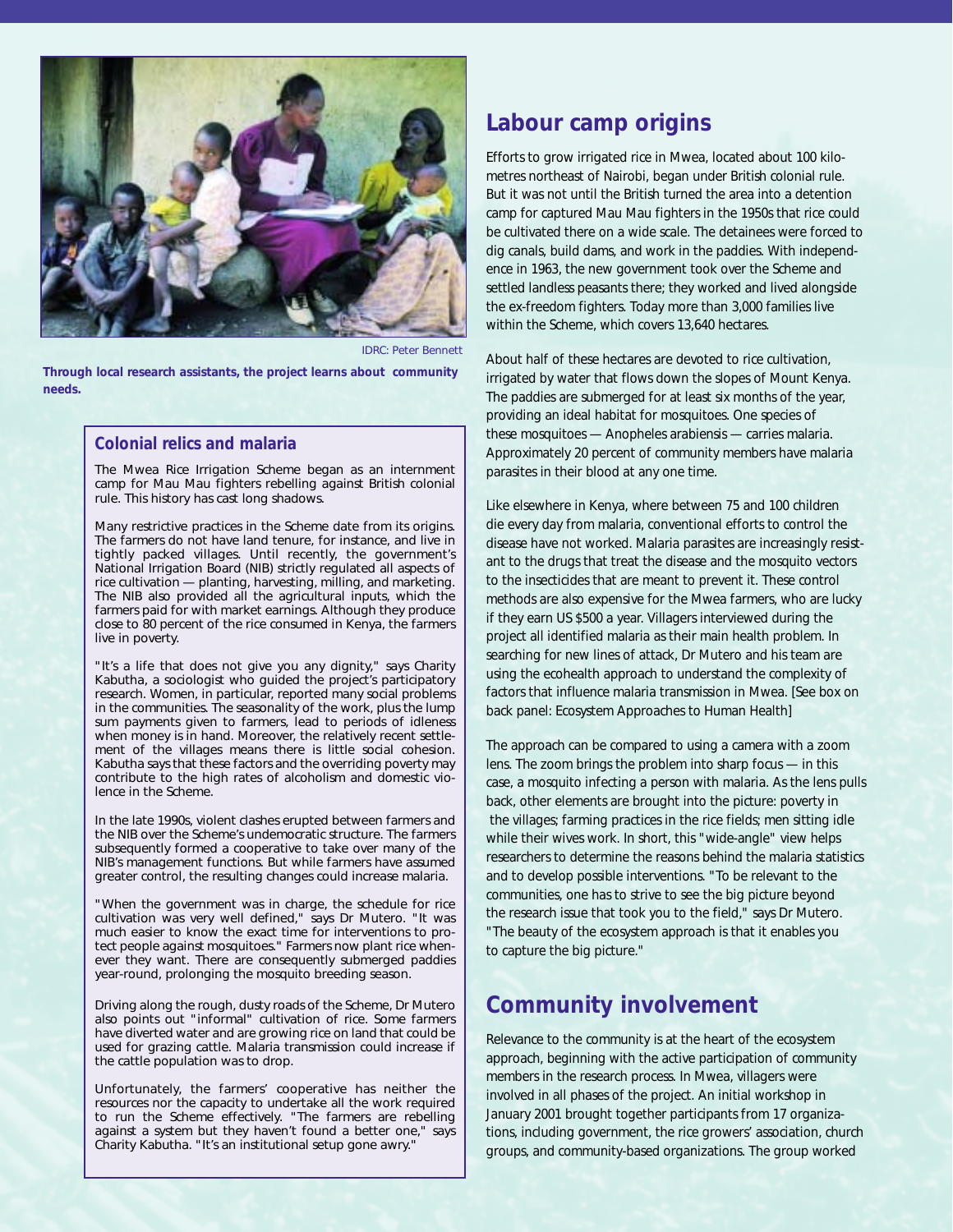to understand people's perceptions of the health and development problems in the rice Scheme. Based on these consultations, four villages were chosen for further study.

The next step was to compile an "inventory" of information about life in these villages, as described by the villagers themselves. To help in this process, and to further ground the research in the communities, the project hired and trained 10 local people to work as research assistants.The project team then used a battery of tools and techniques to assess the communities, gathering such basic information as age, sex, education, income, occupation, family size, nutritional status, religious and cultural affiliations. The team also learned about broader issues, such as health problems, poverty, social ills, and conflict in the rice Scheme. Throughout the research, careful consideration was given to the different roles and responsibilities of women and men — in the home, in the community, and in the rice fields.

Members of the community shared their knowledge through varied means: drawing maps on clean-swept earth; describing key events in village life over the last decade; and discussing problems individually or in focus groups. Women and men were often interviewed separately so they could freely air their views. "We allowed them into our interior environment," says Justus Mwangi of the researchers.

## **Broad research program**

It was only after this extensive work in the community had been completed that other lines of research began. The project has documented and assessed the crop and livestock production systems and how these relate to peoples' health. Researchers have also experimented with ways to reduce the mosquitoes' wet habitat by introducing a crop that grows in dry conditions and by cultivating rice with less water. More traditional research activities included collecting mosquitoes in households in the early morning hours. Those insects that had dined on blood were preserved to determine the source of their meal — human or livestock. To assess the prevalence of malaria in the villages, researchers analyzed blood samples from children.



IDRC: Peter Bennett

**Researchers collect mosquitoes to determine the source of blood "meals".**

The nature and breadth of the research reflect another defining characteristic of ecohealth research — transdisciplinarity. No single scientific discipline can address the myriad factors that influence malaria and its transmission in Mwea. For example, political conflict in the Scheme is affecting people's health and wellbeing. [*See box: Colonial relics and malaria*] This complex issue, like others related to the project, demands the attention of several specialists to be properly understood. Accordingly, eight disciplines are represented in the core project team, composed of a medical entomologist, a medical parasitologist, a



**Cattle could help reduce malaria by diverting mosquitoes away from humans.**

public health expert, a crop/livestock expert, a veterinarian, an anthropologist, a sociologist, and a statistician.Three team members are women.

The specialists initially collaborated on defining the problems to be addressed; they then decided how their knowledge and expertise could be integrated into a research program. Such transdisciplinary research usually means moving outside the confines of one's particular discipline. "If you are the best in your field, it's not good enough," says Jean-Michel Labatut, a senior program specialist with IDRC's Ecosystem Approaches to Human Health program initiative. "You have to have an open mind."

# **Possible solutions**

Similarly, there is no "one-size-fits-all" intervention that can address all facets of the malaria problem in Mwea. "It's not hightech solutions that are necessarily needed here, but rather solutions that address the general environment of the people — both socioeconomic and biophysical," says Dr Mutero. The project has proposed an integrated series of such interventions for Mwea:

#### Improved water management

Reduce the amount of time that paddies are wet, either by changing flooding schedules or alternating rice cultivation with a dry-land crop such as soya. In addition to limiting the mosquitoes' habitat, planting soya could boost income and improve nutrition in the Scheme. Children in Mwea often suffer from protein deficiencies, says Dr Mutero because "it's rice for breakfast, rice for lunch, and rice for dinner."

#### Livestock as bait

Maintain the current cattle population by utilizing rice husks, which are ordinarily burned as waste, as animal feed. The cattle would divert the blood-seeking mosquitoes away from humans. Preliminary research found that the village with the highest